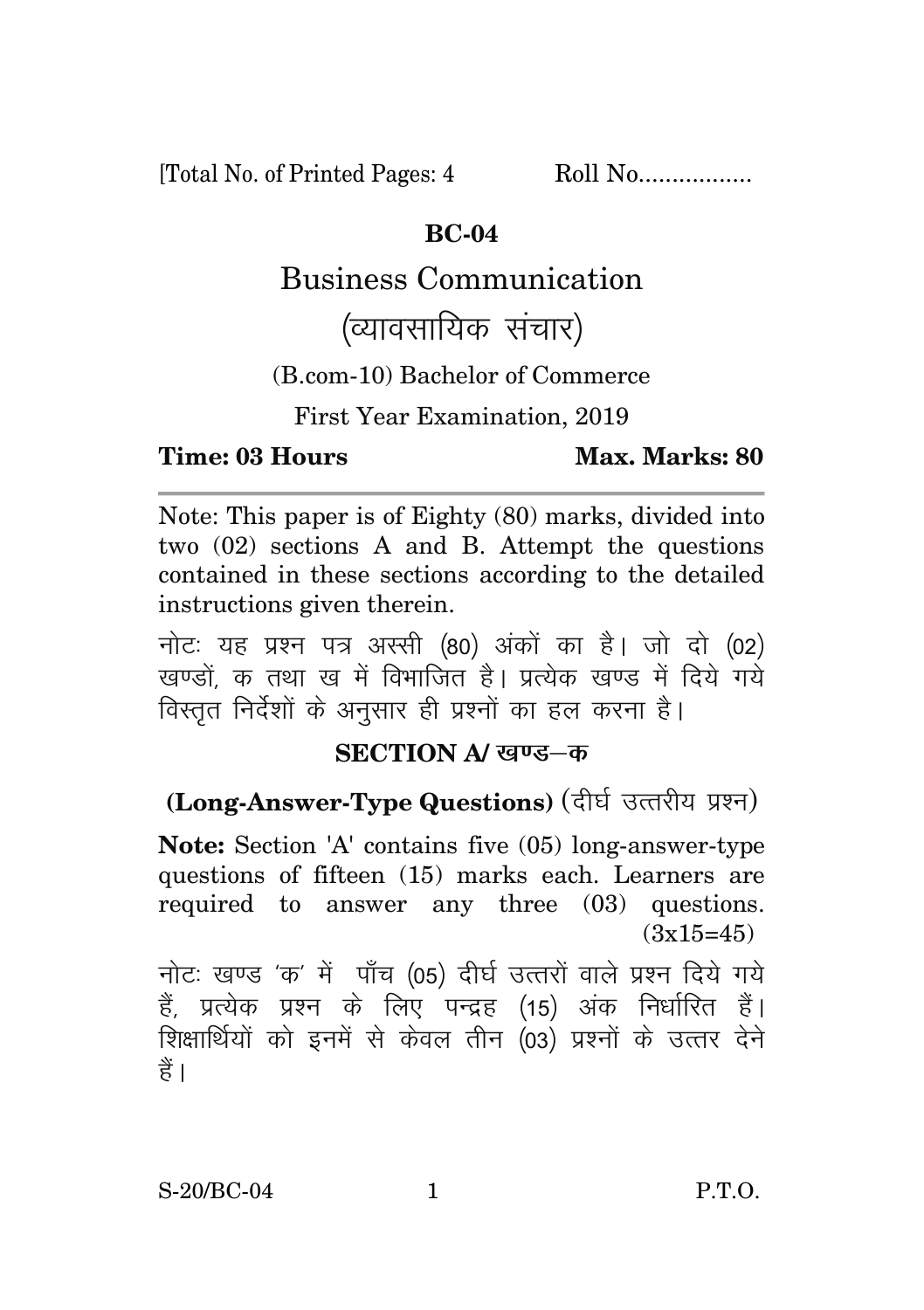- 1. What is Formal Communication? Discuss its advantages and dis-advantages. ओपचारिक संप्रेषण क्या है? इसके लाभ एवं हानियों को  $\widehat{R}$ रिवये ।
- 2. What is Group Communication? How can it be made effective? सामुहिक संचार क्या है? इसको प्रभावशाली कैसे बनाया जा सकता है?
- 3. What is Communication Model? Discuss its various types. संचार मॉडल क्या है? इसके विभिन्न प्रकारों को समझाइये।
- 4. Discuss the various modern means of Communication. संचार के भिन्न–भिन्न आधनिक माध्यमों की चर्चा कीजिए।
- 5. What is Interview? What are the various types of Interviews? साक्षात्कार क्या है? साक्षात्कार के विभिन्न प्रकार  $\vec{a}$ कौन $-\vec{a}$ ने हैं?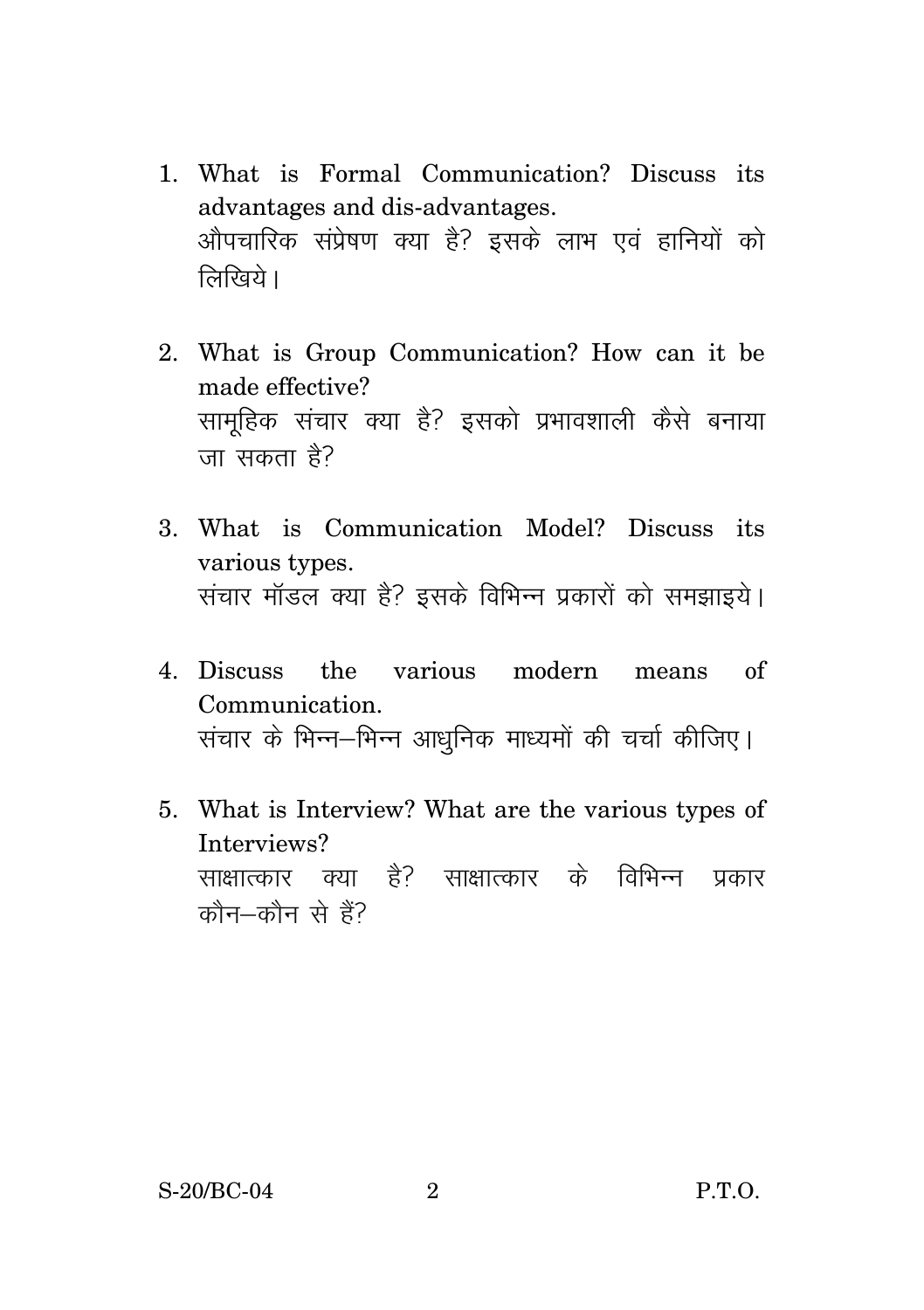## Section **B** / खण्ड-ख **(Short Answer Type Questions)**  (लघ उत्तरों वाले प्रश्न)

Note: Section 'B' contains eight (08) short-answer type questions of seven (07) marks each. Learners are required to answer any five (05) question only.  $(5x7=35)$ 

नोटः खण्ड 'ख' में आठ (08) लघु उत्तरों वाले प्रश्न दिए गये हैं, प्रत्येक प्रश्न के लिए सात (07) अंक निर्धारित हैं। शिक्षार्थियों को इनमें से केवल पाँच (05) प्रश्नों के उत्तर देने हैं।

- 1. What is Grapevine Communication? अंगुर लता सम्प्रेषण क्या है?
- 2. What is Fax? फैक्स क्या है?
- 3. What is Communication Network? संचार नेटवर्क क्या है?
- 4. What is SWOT Analysis? स्वाट विश्लेषण क्या है?